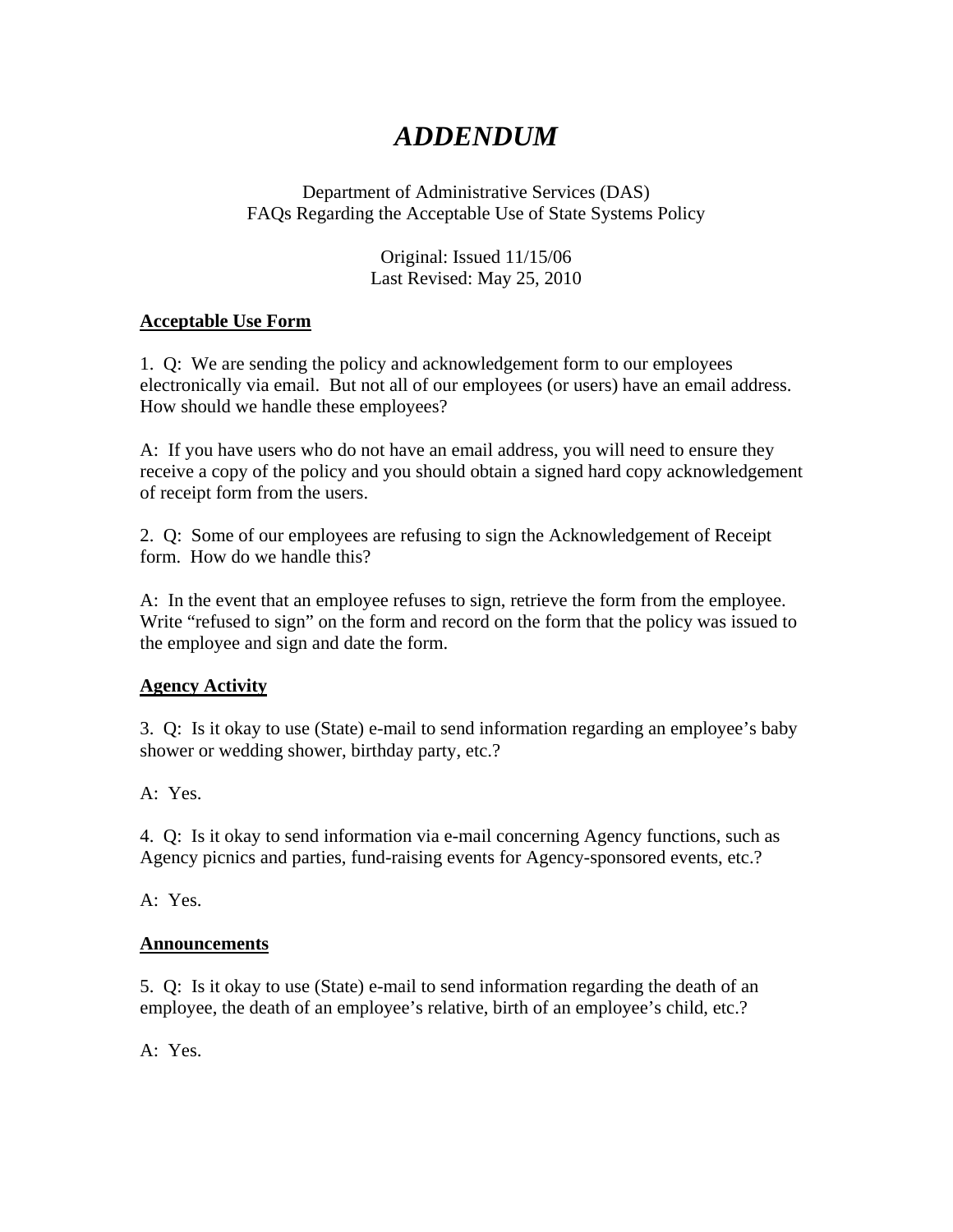6. Q: Is it okay to use (State) e-mail to send information regarding the retirement party for an employee?

A: Yes.

# **Benefits**

7. Q: Is it okay to obtain information concerning State of CT benefits?

A: Yes and no. Yes, provided you are on a State agency website (i.e., Office of the State Comptroller or Department of Administrative Services). It is unacceptable to use the Internet to view your portfolio via a vendor's website.

8. Q. Is it okay to visit a health insurance company's website to view the list of participating physicians?

A. Yes.

## **Cancellations**

9. Q: Is it OK for employees to receive e-alerts from their child's school, including information concerning meetings, early closings, etc?

A: Yes.

10. Q: Can an employee check cancellations, late openings and early releases on websites of local news and radio stations?

A: Yes.

# **Job Searches**

11. Q: Is it okay to conduct job searches via the Internet using a State computer?

A: Yes and no. It is okay to visit the Department of Administrative Services' (DAS) website (and other State agency websites) for State employment opportunities. It is NOT okay to go to other (non-State of CT) websites to search for jobs with an employer other than the State of CT.

#### **News**

12. Q: Is it okay for an employee to use their State computer to read a newspaper online, even if it is during their break period?

A: No. An employee (or any user) may not use State systems for any non-work related purpose whether on break or not.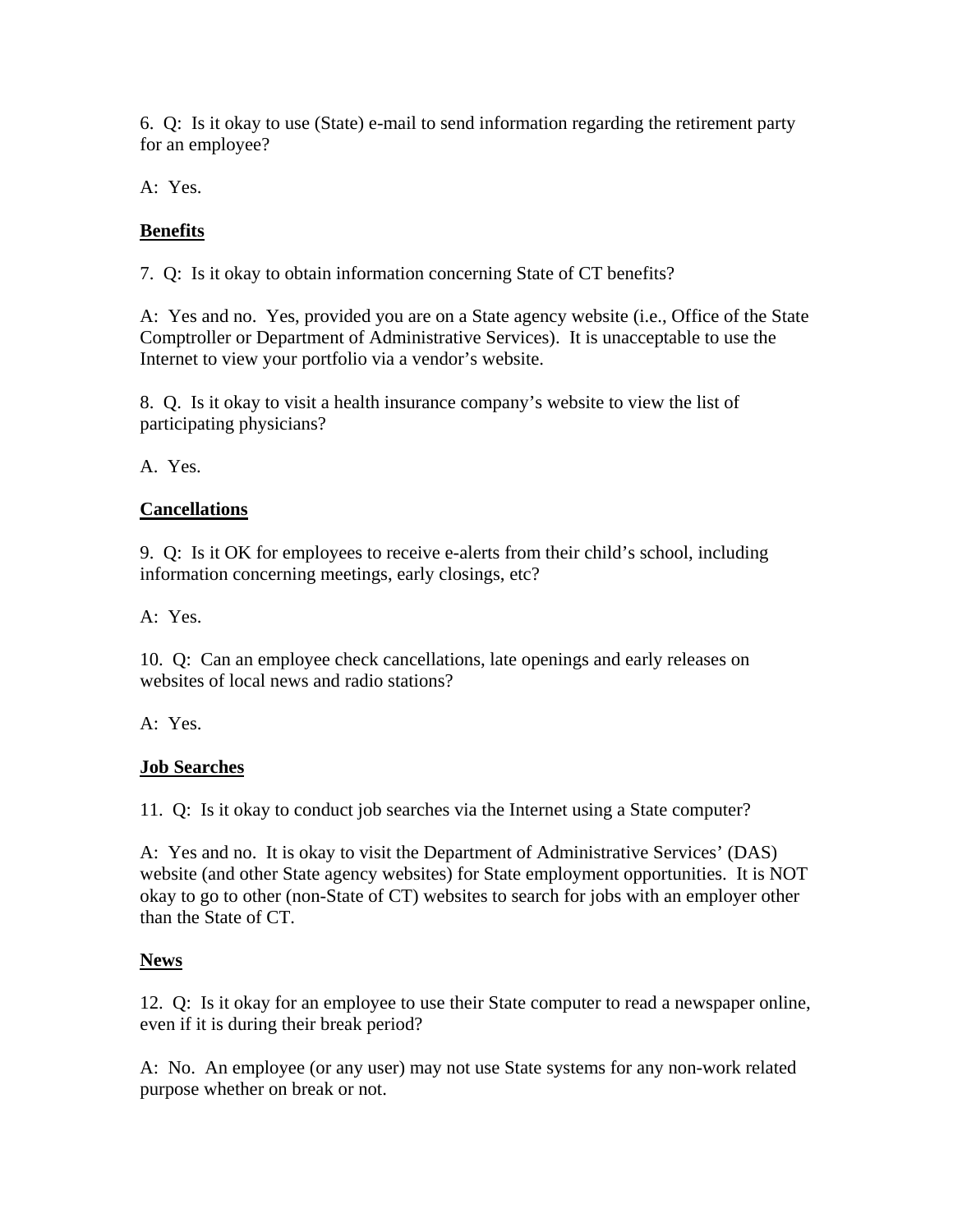#### **Personal CDs (Music/Pictures)**

13. Q: Can users play personally-owned CDs on their State computer?

A: Provided the CD is commercially-produced, requires no additional installation of equipment or software, and does not disturb coworkers, an employee may use the CD player to play music. HOWEVER, CDs that are NOT commercially-produced are unacceptable. Similarly, CDs containing personal digital photographs are also unacceptable as non-commercial CDs may contain a virus, resulting in a negative impact on system performance.

14. Q: Is it okay for employees to access newspapers online via State systems if their job requires it?

A: Yes.

## **Professional Organizations**

15. Q: Is it okay to distribute events sponsored by professional organizations?

A: Yes and no. If the event includes a meeting, then it is okay. If the event is purely social in nature (i.e., trip to New York City), then it is unacceptable.

16. Q: Is it okay to forward messages from professional organizations that include job announcements?

A: No.

17. Q. Is it okay to communicate with a national, regional or state-wide professional organization that I am a member of through my job duties and responsibilities as they relate to my position with the State?

A. Yes.

# **Purchasing**

18. Q: May I use eBay to purchase items for my State job?

A: No.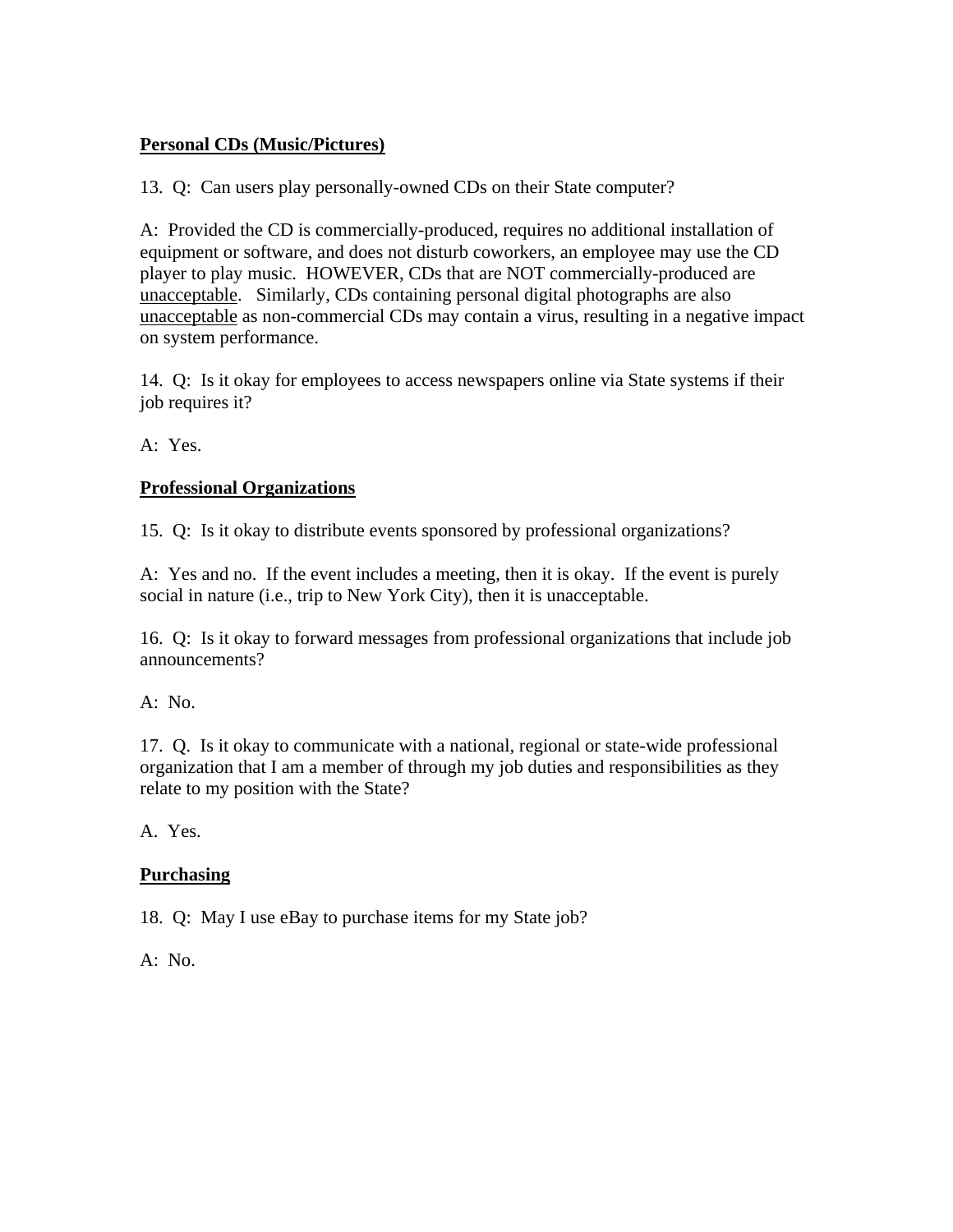#### **Solicitation (Revised May 25, 2010)**

19. Q: Is it okay to solicit participation in and/or donations for a charity event using (State) e-mail?

A: Only under certain circumstances. If the Governor's Office or your agency is sponsoring the event then state systems may be used (on a limited, as-needed basis) to solicit participation/donations. If the event is not sponsored by the Governor's Office or your agency then state systems are not to be used.

## **Telephones**

20. Q. Can an employee use the state telephone to receive/make calls relating to doctors appointments, union matters and/or check on status of children, etc.?

A. Yes. However, time spent on personal calls should be kept to a minimum.

21. Q. May an employee (or other user) use voicemail to communicate personal information to a specific caller via their voicemail box greeting?

A. No. Employee greetings via State voicemail should be strictly professional.

22. Q. May a caller leave a personal message in an employee's voicemail box? For example, if a doctor's office is calling to confirm an appointment?

A. Yes. However these types of situations should be limited to only those requiring prompt attention.

# **Transportation**

23. Q: Is it okay for employees to use State systems to go to the CT Transit website to view bus schedules?

A. Yes.

24. Q: Is it okay for employees to use State systems to go to the Nuride website to view commuter information?

A. Yes.

#### **Tuition**

25. Q: Is it okay use State systems to access a college/university's website to obtain the "proof of payment" documentation required by the Office of the State Comptroller in order to process an employee's Tuition Reimbursement request?